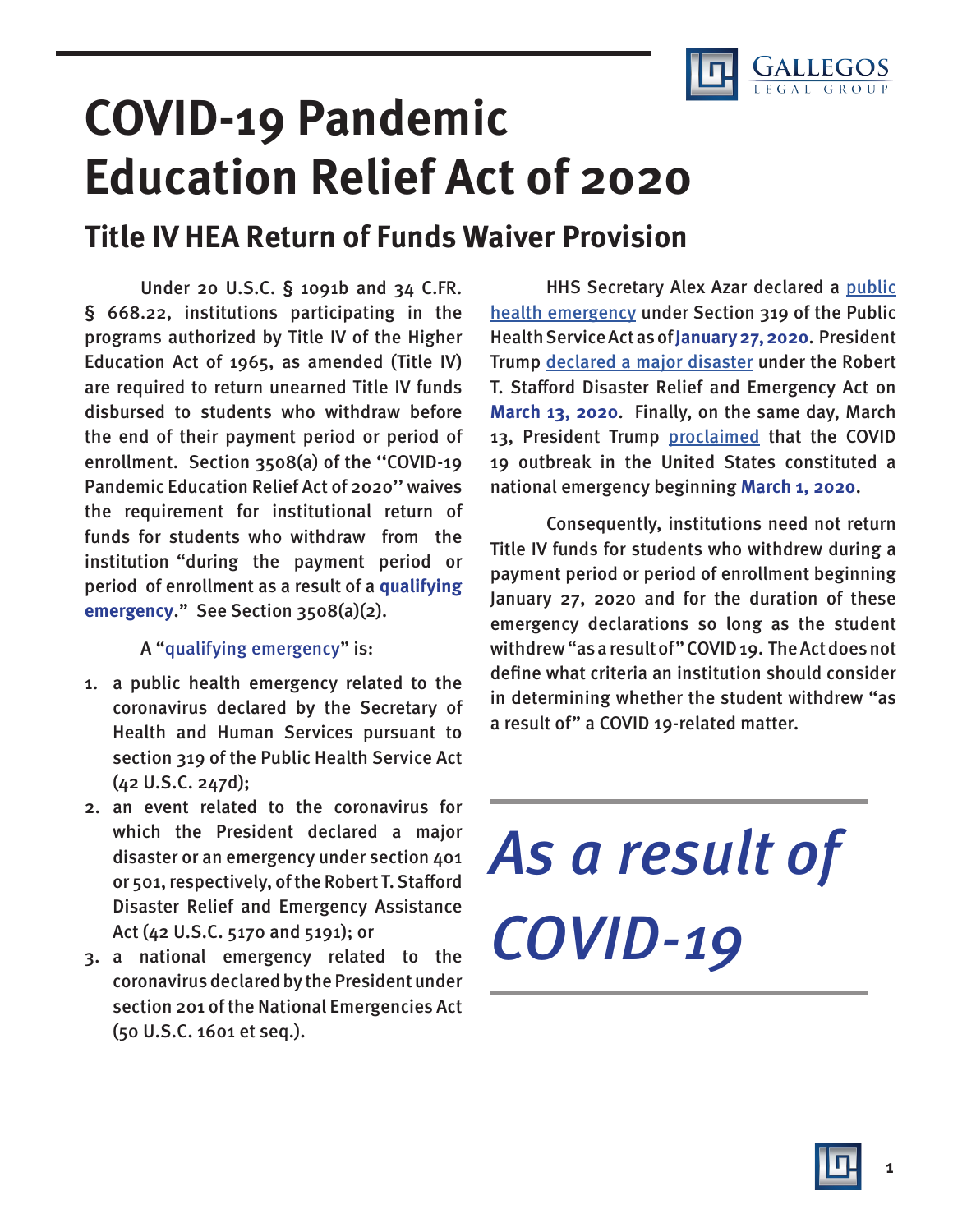However, in pre-CARES Act [guidance,](https://ifap.ed.gov/electronic-announcements/030520Guidance4interruptionsrelated2CoronavirusCOVID19) the U.S. Department of Education (ED) addresses several scenarios of educational interruption, which it describes as student "activities [that] are impacted by Coronavirus (COVID-19)." These include:

- A student was enrolled or was supposed to begin a travel-abroad experience and either the student has been called back to the U.S. or was never able to begin the travel abroad experience;
- A student was enrolled in a program and met the requirements for full-time enrollment; however, due to the COVID-19, one or more classes – such as an internship, a clinical rotation, student teaching or fieldwork – have been cancelled and now the student has fallen below the 12 credit hour minimum and is no longer considered to be a full-time student;
- A student is quarantined and misses class or a student is incapacitated due to COVID-19 illness;
- A campus temporarily stops offering ground-based classes in order to prevent the spread of COVID-19;
- A foreign school that serves U.S. students who participate in title IV programs temporarily suspends operations due to COVID-19.

Because ED describes these activities as those that are "impacted by . . . COVID-19," if they result in the student withdrawing from the institution, they are likely to be considered by ED as covered COVID-19-related withdrawals.

In addition, the Families First Coronavirus Response Act, which was passed days before the CARES Act, sets forth the circumstances when a covered employer must pay sick leave for matters related to COVID 19. See Section 5102. These circumstances include:

- Employee is subject to a Federal, State, or local quarantine or isolation order related to COVID-19.
- Employee has been advised by a health care provider to self-quarantine due to concerns related to COVID-19.
- Employee is experiencing symptoms of COVID-19 and seeking a medical diagnosis.
- Employee is caring for an individual who is subject to an order as described in the first bullet above or has been advised as described in the second bullet above.
- Employee is caring for a son or daughter of such employee if the school or place of care of the son or daughter has been closed, or the child care provider of such son or daughter is unavailable, due to COVID-19 precautions.
- Employee is experiencing any other substantially similar condition specified by the Secretary of Health and Human Services in consultation with the Secretary of the Treasury and the Secretary of Labor.

## See id.